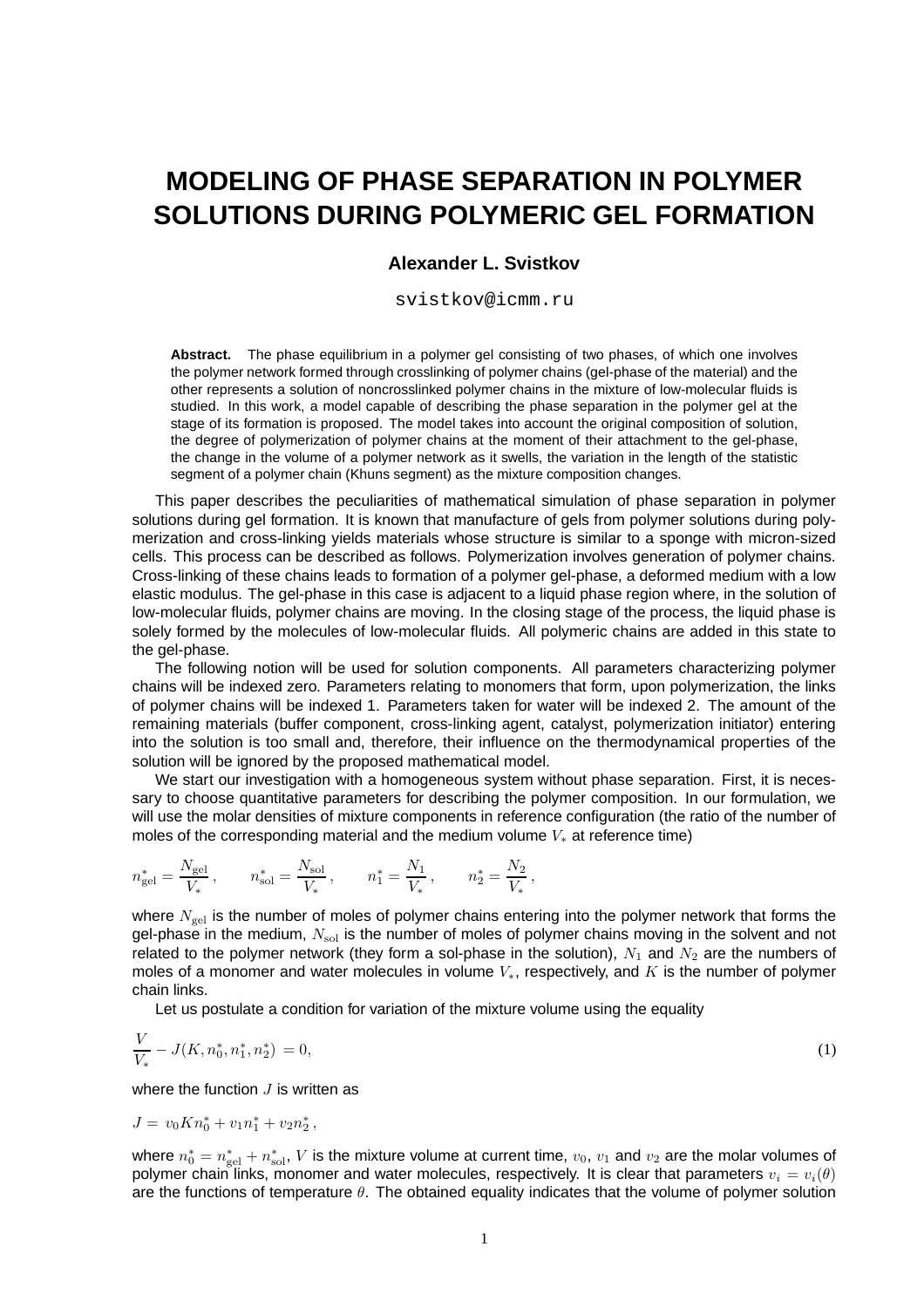only depends on the mixture composition and temperature. Deformation of the medium can not change it.

The thermodynamic properties of polymeric gels are calculated in terms of the volumetric density of free energy as

$$
w=\,p\left(\frac{V}{V_*}-J\right)+w_\mathrm{gel}+w_\mathrm{sol}+w_\mathrm{mix}^1+w_\mathrm{mix}^2.
$$

The first term in the right-hand side of the equality is used for estimating the condition for variation in the mixture volume (1) by the method of undetermined multipliers. The symbol  $p$  in the expression for free energy density denotes the undetermined multiplier.

Following the principle of particle indistinguishability, we obtain the expression for the volume density of mixing energy

$$
w_{\text{mix}}^1 = c_R \theta \left[ n_{\text{sol}}^* \ln(2n_{\text{sol}}^*) + n_1^* \ln(n_1^*) + n_2^* \ln(n_2^*) \right] -
$$
  
- 
$$
c_R \theta \left( n_{\text{sol}}^* + n_1^* + n_2^* \right) \ln \left( \frac{V}{V_*} \right),
$$

where  $c_R$  is the gas constant,  $w^1_{\rm mix}$  is the free energy term which takes into account the dependence of free energy on the solution composition.

Deformation of polymer coils in the gel-phase can be described by different phenomenological potentials. We take the Gent's potential [1] written in a slightly changed form:

$$
w_{\rm gel} = -\frac{3}{2} c_R \theta n_{\rm gel}^* \left( \zeta^2 - 1 \right) \ln \left( 1 - \frac{I_{\rm gel} - 3}{3 \left( \zeta^2 - 1 \right)} \right).
$$

This formula uses the invariant of the strain measure of polymer chains

$$
I_{\rm gel} = \lambda_1^2 + \lambda_2^2 + \lambda_3^2
$$

and the constraint  $\zeta$ . Using the parameter  $\zeta$ , we introduce in the model a constraint on the possible variation in stretch ratios  $\lambda_i$ . When the stretch ratios approach this constraint, the stresses in the material tend to be infinite, which corresponds to a complete uncoiling of polymer chains. Unlike Gent's formulation, we employ the potential in which the parameter  $\zeta$  is not a material constant. To define the dependence of the parameter  $\zeta$  on the medium composition, the following expression is applied:

$$
\zeta = 1 + \frac{1}{J} \sqrt{\frac{K}{K_{\rm st}}} \left( \kappa_1 v_1 n_1^* + \kappa_2 v_2 n_2^* \right).
$$

The given formula provides an approximate description of the well-known relation. In long polymer chains, at high polymerization degree  $K$ , the maximum extension of polymer coils increases in proportion to the square root of the number of links in these chains.  $K_{st}$  denotes the number of links in the statistic segment of the polymer chain (Khun's) on condition that the polymer molecule performs motion in the solvent. With parameters  $\kappa_1$  and  $\kappa_2$ , the dependence of maximum stretch ratios on the mixture composition is established. We believe that parameters  $\kappa_i$  are the functions of temperature  $\theta$ .

$$
\kappa_i = \kappa_i(\theta).
$$

In dry state (when the values of low-molecular components of a solvent  $n_1^*$  and  $n_2^*$  are zero), the material is assumed underformable. Under extension, its elastic resistance becomes so large, in comparison with the properties of the swollen gel, that we consider it infinite. The value of parameter  $\zeta$  in this case is equal to unit.

Let elucidate the physics of the parameter  $\zeta$ . The statistical segment (Khun's segment) plays an important role in mathematical simulation of the behavior of polymer chains. It provides us with information about the flexibility of the polymer chain. Thus, it is natural to suppose that the braking potential, representing the capability of polymer chains (AB and CD in Fig. 1) to change mutual orientation, depends on the presence of solvent molecules between these chain links and the potential interaction between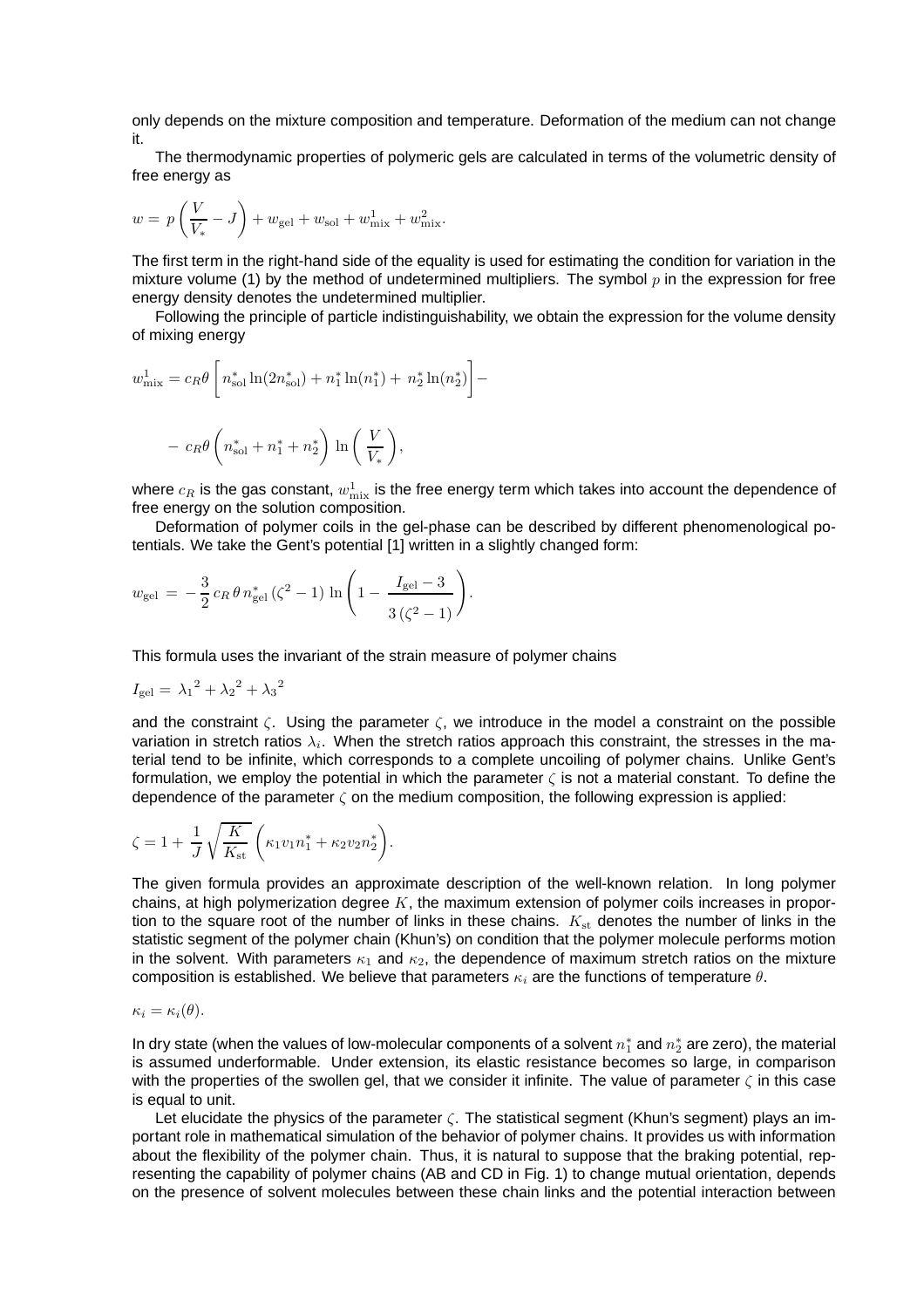

Fig. 1. Interaction energy of chain links AB and CD depends on whether there are solvent molecules (a) or links of other polymer chains (b) between them

them. The case under consideration does not concern the paired interaction of points. The braking potential between chains AB and CD is defined by the interaction of four points A, B, C, D. In real conditions, the number of these points may be greater. The solvent molecules located between AB and CD as well as the links of the remaining chains influence the braking potential. This is the reason why the availability of solvents changes the length of the statistical segment of the chain, i. e. affects its flexibility essentially. In the absence of solvents, the potential barriers between the possible locations of polymer chain links may be so great that the relative rotation of links becomes impossible. The change in the length of statistical element leads to variation of the maximum stretch ratio of the polymer coil, which is numerically estimated by the parameter  $\zeta$ . The rigidity of the material increases as it dries.

The Flory-Huggins [2, 3, 4, 5] theory is based on the concept of a lattice at the nodes of which there are elements of polymer chains or solvent molecules. The concepts of the valence angle, the inner rotation angle and the braking potential have not been used in the Flory-Huggins theory. Estimation of the interaction between polymer chains and solvent molecules has been performed in terms of interaction parameters. Using these parameters, one can simulate polymer swelling in solvents without taking into account the possible changes in the flexibility of polymer chains. In our model, it is reasonable to use the free energy term for describing the interaction between mixture components in the way similar to that employed in the Flory-Huggins theory

$$
w_{\text{mix}}^2 = \frac{c_R \theta}{J} \left( \pi_{01} K n_0^* n_1^* + \pi_{02} K n_0^* n_2^* + \pi_{12} n_1^* n_2^* \right),\tag{2}
$$

where  $\pi_{ij}$  are the parameters of interaction of system components. The use of parameters  $\pi_{ij}$  allows more accurate simulation of the interaction effects between mixture components. In the Flory-Huggins theory, the system elements occupy equal volumes in space, i. e.  $v_0 = v_1 = v_2$ . In this approximation the constants of interaction between solution components  $\chi_{ij}$  are related to the constant  $\pi_{ij}$  by the expression

$$
\pi_{ij} = \frac{J\chi_{ij}}{K n_0^* + n_1^* + n_2^*}.
$$

In the case when the condition  $v_0 = v_1 = v_2$  is not fulfilled, the preference should be given to parameters  $\pi_{ij}$ . Physically, it means that the energy of interaction between mixture components (2) is defined by the density of pair interaction of its elements.

In modeling of the elastic properties of polymer coils in sol-phases, we study the same polymer chains but not crosslinked in a network. Therefore they can be described by the expression for the free energy density of exactly the same form that used for gel-phase

.

$$
w_{\text{sol}} = -\frac{3}{2} c_R \theta n_{\text{sol}}^* \left( \zeta^2 - 1 \right) \ln \left( 1 - \frac{I_{\text{sol}} - 3}{3 \left( \zeta^2 - 1 \right)} \right)
$$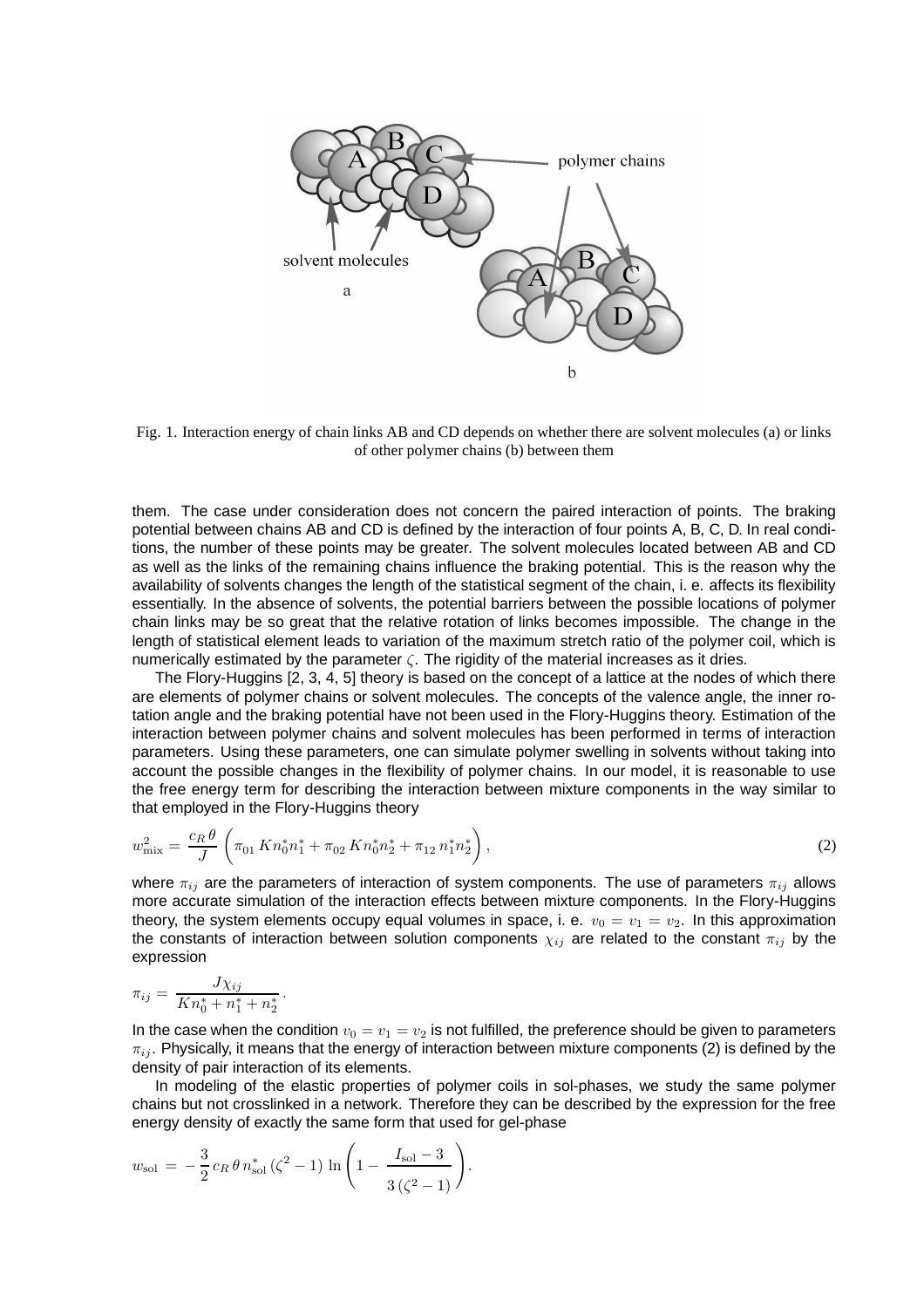

Fig. 2. The first phase volume fraction of the material versus parameters  $\alpha_{net}$  and  $\alpha_{mon}$ . Curve ABCD shows material structure evolution.

The invariant of strain measure of the polymer coil in sol-phase is calculated from the formula

 $I_{\text{sol}} = \tilde{\lambda}_1^2 + \tilde{\lambda}_2^2 + \tilde{\lambda}_3^2,$ 

where  $\tilde{\lambda}_1$ ,  $\tilde{\lambda}_2$ ,  $\tilde{\lambda}_3$  are stretch ratios of polymer coils in sol-phase.

We assume that the polymer coils in gel-phase and in liquid-phase swell identically. Therefore, the obtained information about the variation of stretch ratios in swelling can be extended from the polymer network to the second phase polymer chains moving separately in the solvent. This approach allows us to estimate the amount of the energy stored by the second phase coils while they are swelling in solutions and to get data concerning their sizes. We believe this approach is reasonable and can be formulated as follows. A relative change in the volume of polymer coils crosslinked into the network coincides with a relative change in volumes occupied by separate polymer coils in the solution.

$$
\lambda_1 \lambda_2 \lambda_3 = \tilde{\lambda}_1 \tilde{\lambda}_2 \tilde{\lambda}_3.
$$

Within the problem under consideration, we assume that there is no shear flow of the solution and external forces do not extend the polymer network. Hence all deformations only depend on the growth of polymer coils in swelling and all stretch ratios are equal

$$
\lambda_1 = \lambda_2 = \lambda_3 = \tilde{\lambda}_1 = \tilde{\lambda}_2 = \tilde{\lambda}_3.
$$

The calculations have been performed for the system at temperature 20◦ C. Constants are taken so that to get most accurate description of manufacture of polyarcryleamide gels. We assume that the number of chains in the statistical segment of the polymer chain  $K_{st}$  in the solution is equal to 12 and that in gel-phase there are no polymer molecules noncrosslinked into the network. Concentration of water and monomer molecules in each phase is calculated obeying the requirement on the equality of chemical potentials of water and monomer components in material phases.

Fig. 2 shows the variation of the volume fraction of the medium first phase  $\varphi_I$  (swollen polymer netwoks) with the fraction of polymer chains  $\alpha_{\rm net}$  entering into the polymer network composition

$$
\alpha_{\rm net} = \, \frac{N_0^{\rm \,I}}{N_0^{\rm \,I}+N_0^{\rm \,II}}
$$

and the monomer fraction  $\alpha_{\text{mon}}$  of the initial solution

$$
\alpha_{\rm mon} = \frac{K (N_0^{\rm I} + N_0^{\rm II})}{N_{\rm beg}},
$$

which form the links of polymer chains at current time. Symbols  $N^{\rm~I}_{\rm 0}$  and  $N^{\rm~II}_{\rm 0}$  denote the amount of moles of polymer chains in the first and second phases of the material,  $\tilde{N}_{\text{beg}}$  is the amount of monomers in the original solution.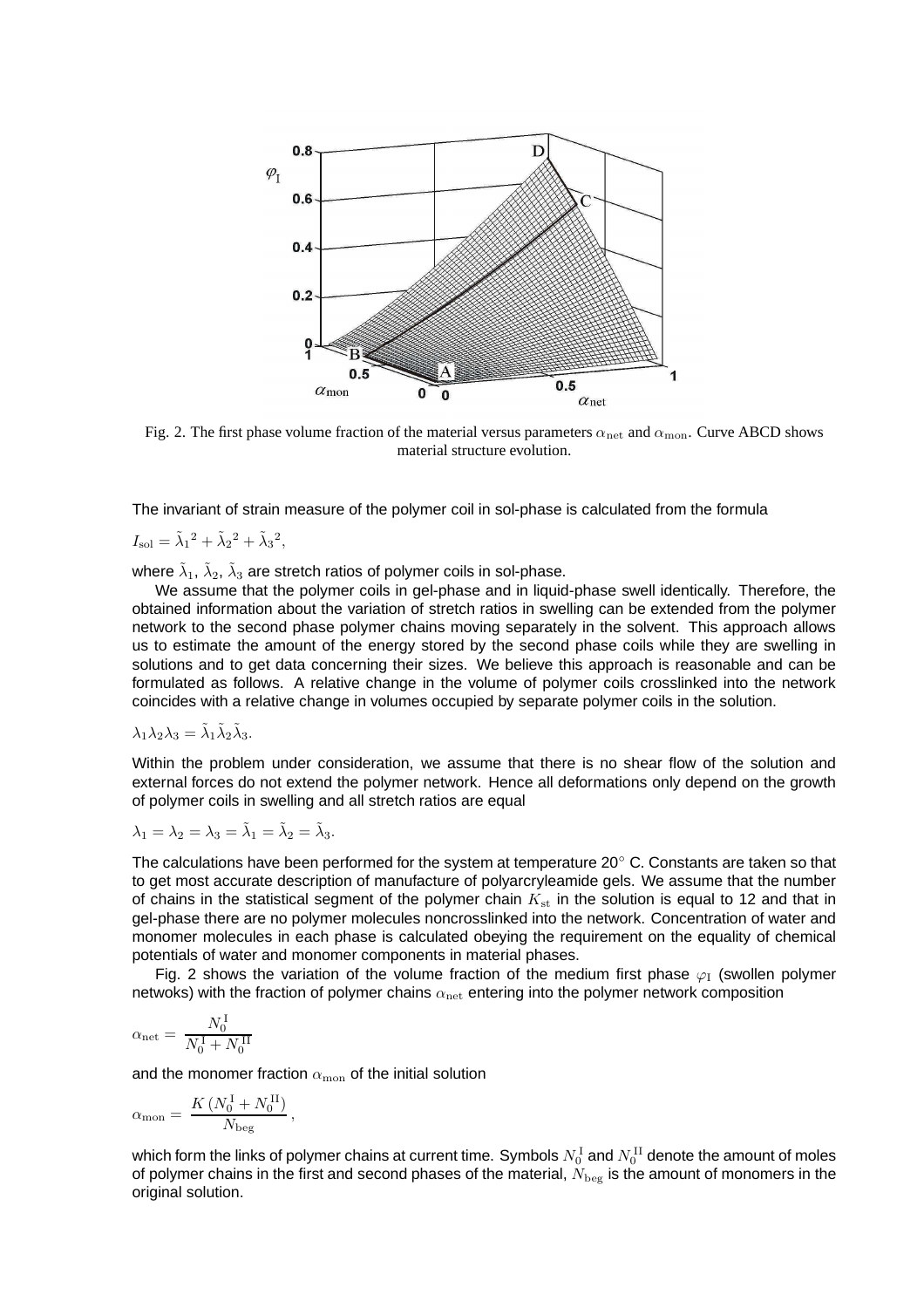

Fig. 3. The initial Young modulus versus parameters  $\alpha_{\text{net}}$  and  $\alpha_{\text{mon}}$ 

Fig. 2 illustrates a variety of possible states of the system. If we are interested in real evolution of the material structure, then we should take the appropriate evolution equation

$$
\frac{\partial \alpha_{\rm net}}{\partial t} = c_{\alpha} \, \varphi_{\rm I} \, \frac{\partial \alpha_{\rm mon}}{\partial t}
$$

.

The physics of this equation can be interpreted as follows. The rate of growth of the fraction of chains added to the first phase of the material is proportional to the volume fraction of the first phase and to the rate of generation of new chains in the material during polymerization. The inaccuracy of this model is that all equations use polymer chains of equal length. It means that polymer chains are generated directly from monomers of specified length. In reality, this process can not take place. Polymer chains increase in the course of polymerization, and therefore the solution must always involve both newly generated short chains and already formed long chains. However, the use of polymer chains of equal length in equations simplifies calculation procedures essentially and ensures qualitative analysis of the process. This is the reason why such simplification is justified in some cases.

The evolution path for the system under consideration is shown as a line on the surface of possible material states (Fig. 2). At the first stage, separate polymer chains are generated in the solution (segment AB of the curve). The next stage is characterized by separate chains aggregated into gel-phase (segment BC of the curve). At the third stage, the liquid phase contains no polymer chains since the appeared chains join the gel-phase very rapidly, and we fail to observe them (segment CD of the red curve). There might be situation when all polymer chains are initially generated in the solution and then involved in the network formation. In the other extreme case there might be fast joining of polymer chains to the first phases of the material just upon their generation.

Fig. 3 shows the variation of the initial Young' modulus of the first phase of the material with the fraction of polymer chains  $\alpha_{\rm net}$  entering into the network composition and that of monomers  $\alpha_{\rm mon}$  of the initial solution, which form the links of polymer chains at current time. One additional feature needs to be noted. Aggregation of separate chains with gel-phase induces the mass exchange process in the material and leads to a swelling of the gel-phase. The elastic module in this case decreases. This can be explained by the fact that the transition of polymer chains from the first phase to the second one is accompanied by the growth of concentration of water molecules and monomers in the second phase and causes their diffusion into the first phase. As a result, there take place swelling of the first phase, increase of polymer coils and decrease of initial Young's modulus.

The obtained numerical results provide us with information concerning the behavior of the polymer coil. In our model, we have used the assumption that the separate polymer chains and the polymer network swell identically. It has been found that the separate polymer coils increase as the polymer chains join the network. The increased sizes of separate polymer coils decrease their mobility since the resistance of the surrounding molecules to the translational motion of chains increases.